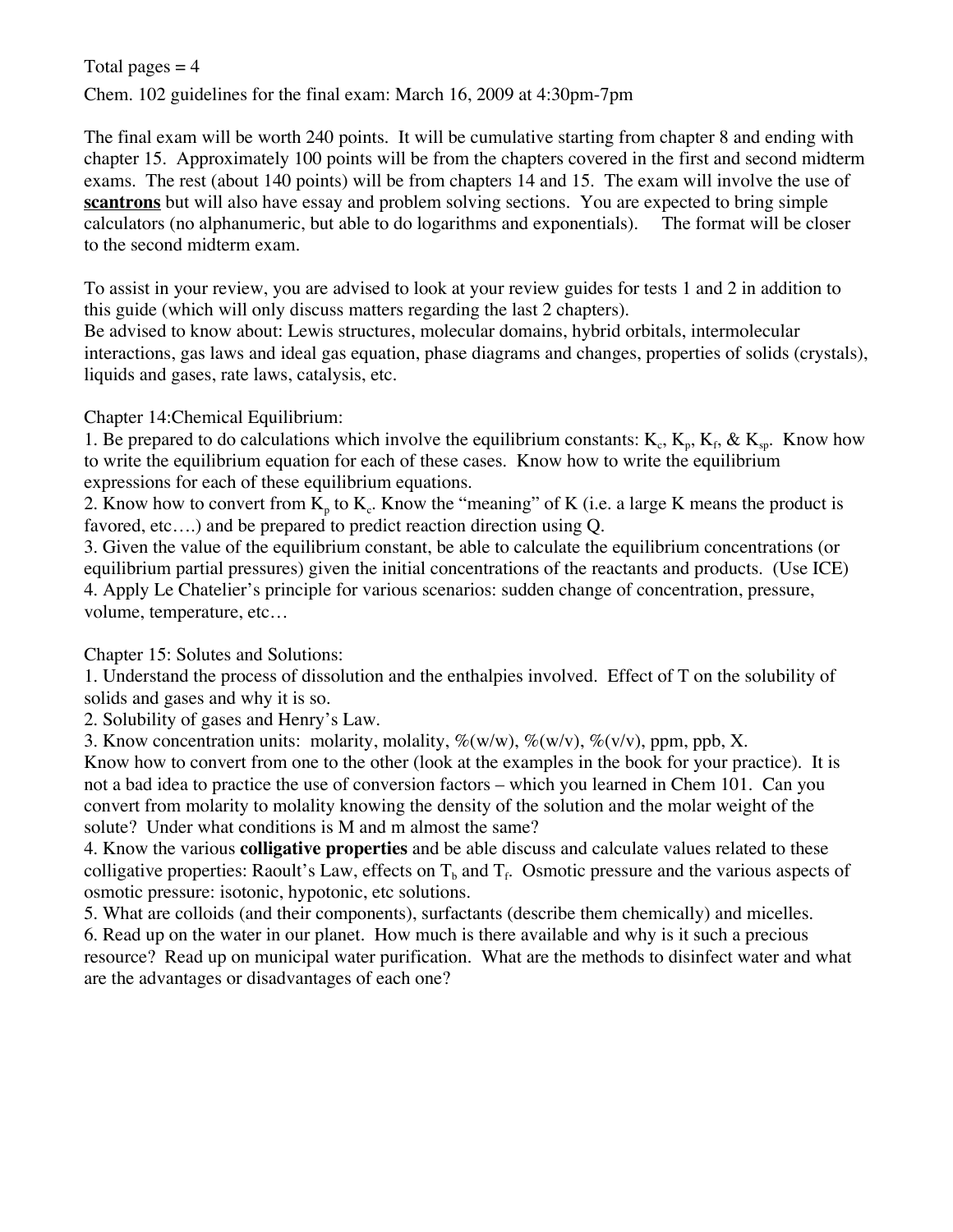Total pages  $= 4$ 

Sample problems: ( Do these first then consult the key attached in the following pages) 1) Consider the following reaction and its K:  $N_2 + 3H_2 \leq z \leq 2NH_3$   $K_c = 3.5x10^8$ 

Suppose you mix .20 M of N<sub>2</sub> with .50 M of H<sub>2</sub> and 1.00 M of NH<sub>3</sub>, what will the final concentrations be when they reach equilibrium?

2) A 10°C aqueous solution of sodium carbonic, Na<sub>2</sub>CO<sub>3</sub>, (106 g/mol) contains 150. g Na<sub>2</sub>CO<sub>3</sub> in a 300. mL aqueous solution, and has a density of 1.25 g/mL. Calculate…

a) The weight  $%$  of carbonic acid in this solution:

b) The molarity of the solution

c) The molality of the solution

d) the osmotic pressure of the solution (in atm)

e) the freezing point of the solution  $(k_f = 1.86^{\circ}C \text{ kg mol}^{-1})$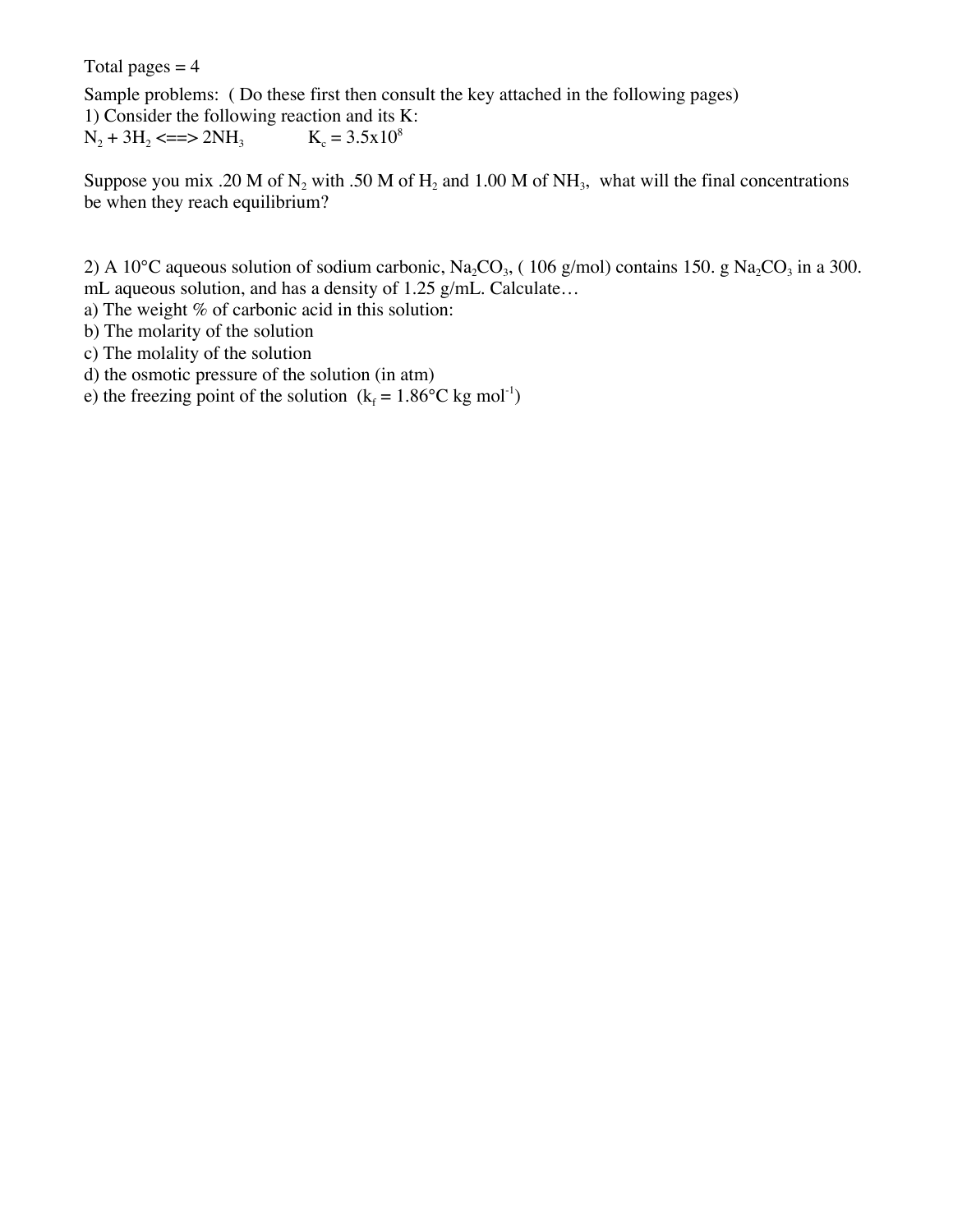## KEY:

1) Solution: It is difficult to solve this using ICE approach without first letting it react toward a chemical state which is closer to the equilibrium condition. The trick is this: If we can make it go closer to equilibrium first, we can then use the ICE and hopefully, utilize the approximations for solving for x. (the alternative is very much harder to solve)

First, since K $>>1$ , assume that it goes to 100% completion:

That means, we need to determine the limiting reagent: is it  $N_2$  or is it  $H_2$ ? OK. Try N<sub>2</sub>: #M of H<sub>2</sub> needed = .20M N<sub>2</sub> (3M H<sub>2</sub>/1M N<sub>2</sub>) = .60 M H<sub>2</sub>. But that's more than the H<sub>2</sub> present. So, the limiting reagent must be  $H_2$  not  $N_2$  (otherwise there would have been excess  $H_2$ ). Ok.

So # M N<sub>2</sub> reacted = .50 M H<sub>2</sub> (1 M N<sub>2</sub>/3M H<sub>2</sub>) = 0.167 M N<sub>2</sub> And # M NH<sub>3</sub> formed= .50 M H<sub>2</sub> (2 M NH<sub>3</sub>/3 M H<sub>2</sub>) = .333 M NH<sub>3</sub> formed.

So at 100% completion, we'll have the following concentrations remaining:

 $[N_2] = .20M - .167M = .033M N_2$ ;  $[H_2] = .50M - .50M = 0 M$ and  $[NH_3] = 1.00M + .333M = 1.33M NH_3$ 

Now we can use this as the initial condition. We let the change be toward the reactant side since Q would be infinity (i.e.  $1.33/(0.033(0))$ ) >K.

 $N_2$  + 3H<sub>2</sub> <==> 2NH<sub>3</sub> K<sub>c</sub> = 3.5x10<sup>8</sup><br>initial .033 0 1.33  $\frac{0}{3x}$ change  $x$  3x  $-2x$  where we let  $x = [N_2]$  formed<br>equil  $.033+x$   $.3x$   $1.33-2x$  $.033+x$  .3x

So,  $K_c = 3.5x10^8 = [NH_3]^2 / \{ [N_2] [H_2]^3 \} = (1.33-2x)^2 / \{ (.033+x)(3x)^3 \}$ Assume that  $x \ll 0.033$ , we can write:  $K = 3.5 \times 10^8 \approx (1.33)^2 / \{.033(3x)^3\} \approx 1.985/x^3 \Rightarrow x^3 = 1.985/3.5 \times 10^8 = 5.67 \times 10^9$ Or,  $x \approx 1.78x10^{-3}M$ Let's check if our assumption is OK: is  $x \ll 0.033M$ ?  $100\%(1.78x10^{3}M)/(0.033M) = 5.4\%$  (that's good enough since it's not much over 5%, a boundary which is not etched in stone anyway!).

OK. That allows us to predict the concentrations at equilibrium!

 $[N_2] = .033 \text{ M} + 1.78 \text{ x} 10^{3} \text{M} = 3.48 \text{ x} 10^{2} \text{M}$ ;  $[H_2] = 3(1.78 \text{ x} 10^{3} \text{M}) = 5.34 \text{ x} 10^{3} \text{M}$  $[NH_3] = 1.33 - 2(1.78 \times 10^{-3} M) = 1.326 M$ 

2) Solution: a)  $(w/w)\% = g$  solute x100%/g solution = 100%x150 g Na<sub>2</sub>CO<sub>3</sub> / (300mL x 1.25g/mL)  $= 40\%$ b) M  $\text{Na}_2\text{CO}_3$  = moles solute/L solution  $=(150g Na<sub>2</sub>CO<sub>3</sub>)(1mol/106g)/.300L = 4.72 M Na<sub>2</sub>CO<sub>3</sub>$ c) m  $Na_2CO_3$  = moles solute/kg solvent.